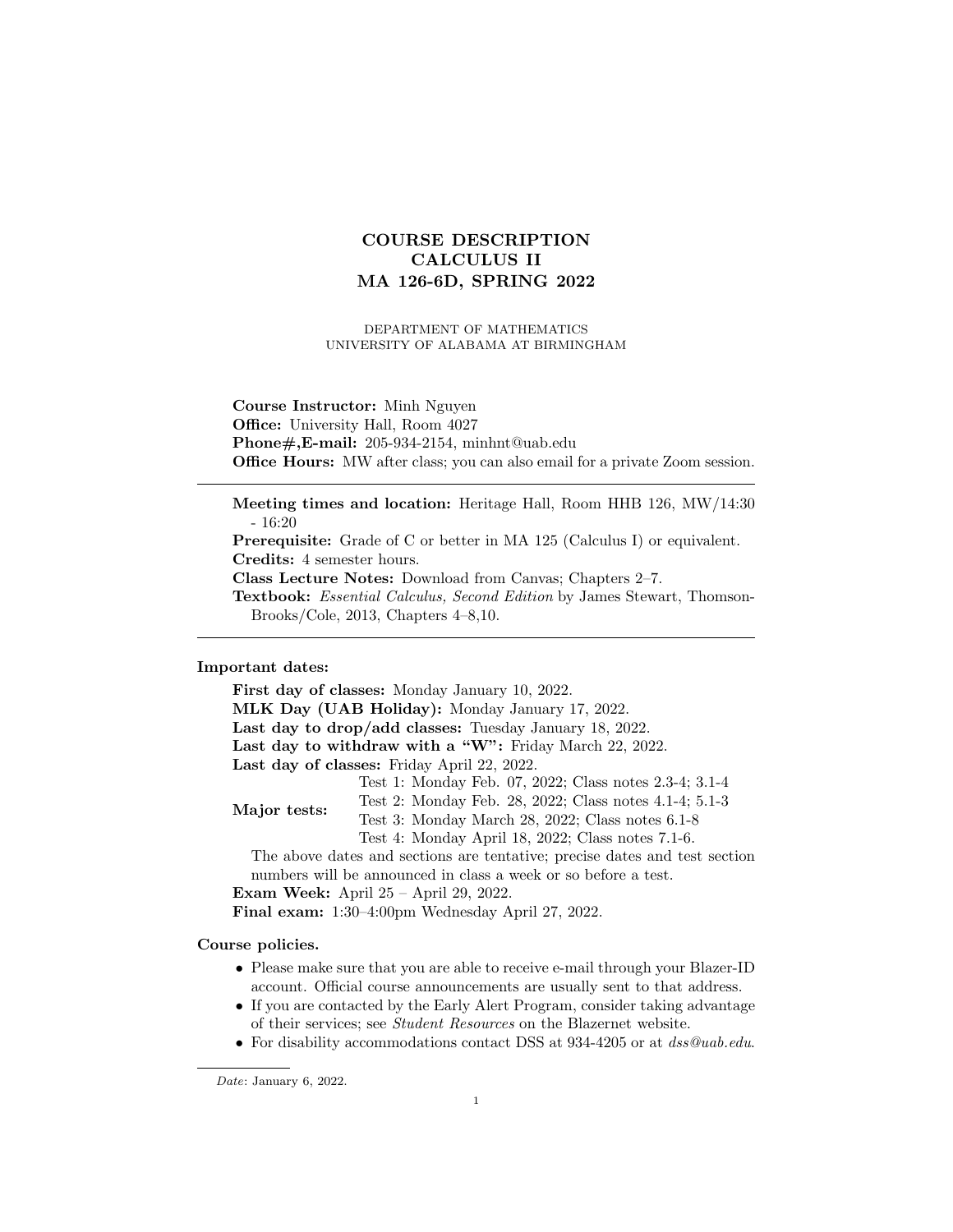#### 2 DEPARTMENT OF MATHEMATICS UNIVERSITY OF ALABAMA AT BIRMINGHAM

- The lowest weekly homework grade will be dropped to account for any missed assignments due to illness or any other circumstance.
- If a test is missed due to a serious verifiable circumstance or official university business, the test grade will be replaced with the properly rescaled final exam score. You must advise the instructor of such circumstances at the earliest possibility before the exam takes place.
- While calculators that do not have access to the internet are permitted, no books or notes will be allowed during the tests, except that a single one-sided piece of cheat sheet (of size  $8.5'' \times 11''$ , letter, or A4) of your own construction may be used in each test/final. No copied cheat sheet is allowed during tests; the cheat sheet must be hand-written by the individual student using it. Only one side of the cheat sheet is allowed to be written on.

## Methods of teaching and learning.

- 56 50-minute class meetings consisting of lectures and discussions of examples and homework problems. Time for four in-class tests is included.
- Students are expected to undertake at least 10 hours of private study and homework per week during the term.
- The second half of the Wednesday class is devoted to a weekly tutorial designed to provide you with assistance in completing the homework assignment for the week. The assignments are always due on Friday of each week. Late submissions will be graded for correctness, but will not count toward the course score.
- During test weeks, the test will be during the first half of the Monday class, and the second half of the Wednesday class of the previous week will be used in similar fashion as a tutorial for your test review problems, which I will distribute at least a week before each test.

Aims of the course. Upon successful completion of the course a student

- understands the concept of definite integral;
- is able to apply the definite integral to find volumes, work, and arc length;
- knows the basic techniques of integration;
- is able to apply Calculus concepts to problems in Physics and Engineering;
- understands the concept of a vector, can perform basic vector calculations, and is able to use vectors to describe lines and planes in space;
- understands the concept of vector-valued functions, and is able to use vector functions to describe parametric curves, tangent vectors and velocity;
- is able to determine the convergence/divergence of improper integrals, sequences, and infinite series; and
- can find power series representations of functions and use them for approximation, evaluation of integrals, and limits.

The understanding of a concept is demonstrated by an ability to solve pertinent problems related to that concept.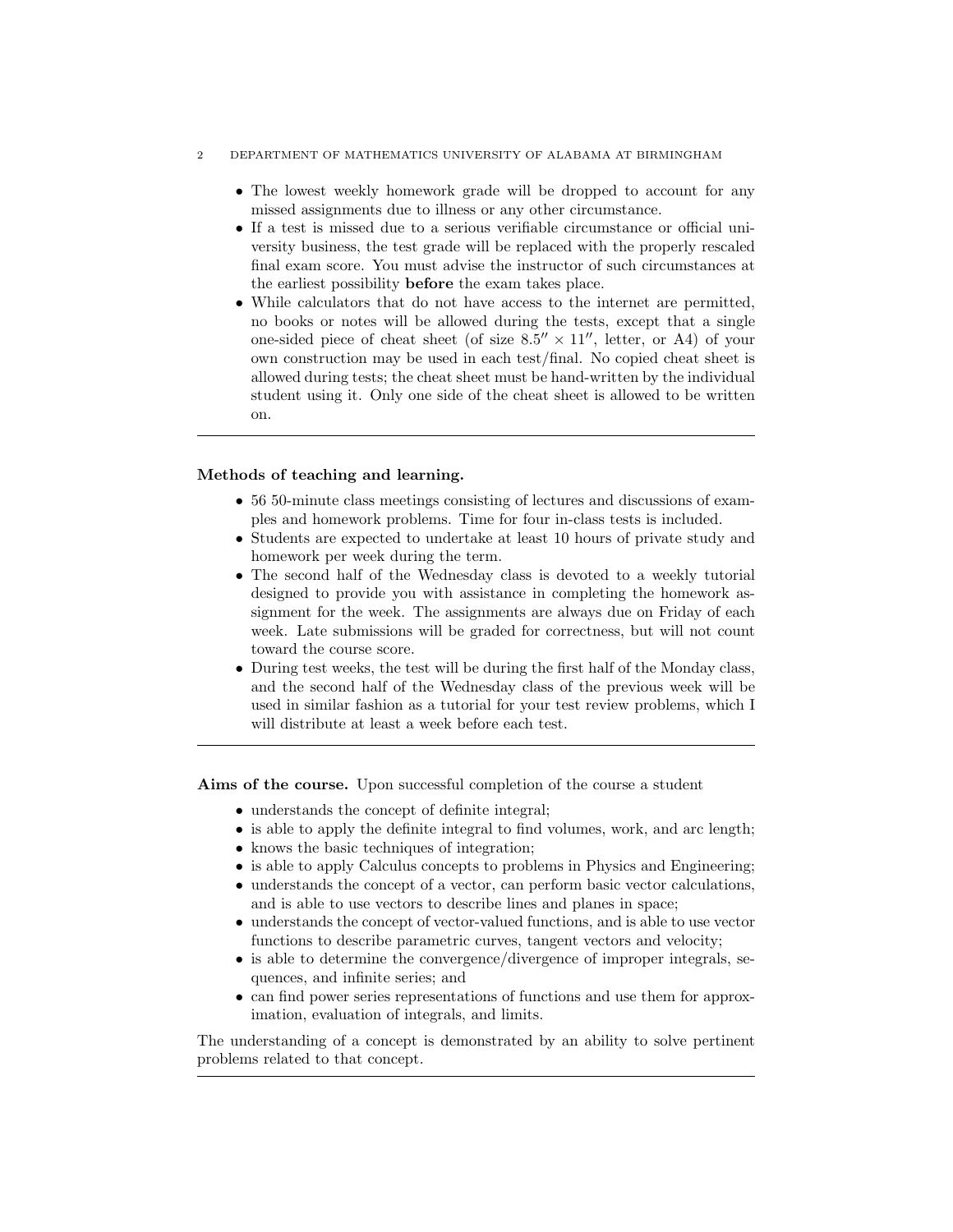- Basic techniques of integration including substitution, integration by parts, partial fractions and the use of tables.
- Applications of integration (area, volume, work).
- Vectors in three dimensions, their geometric and algebraic representation, dot product and cross product.
- Equations of lines and planes.
- Vector functions and parametric curves, tangent vectors, arc length, velocity and speed.
- Sequences and series, power series.

## Assessment procedures.

- Student achievement will be assessed by the following measures:
	- Regular graded homework. Written homework will be assigned on Monday of each week (except for weeks preceding a test week) and due on Friday of the same week. Homework contributes 40% to the course average. Problems on tests are modeled after homework problems. Staying on top of homework is therefore extremely important.
	- $-$  Four 50-minute tests. Each test contributes  $9\%$  to the course average and typically includes a mixture of shorter questions (or parts of questions) designed to test insight and manipulative skills, together with longer problems requiring in-depth understanding, including "word" problems.
	- 150-minute comprehensive final examination. The final is comprehensive and contributes 24% to the course average.
- Your course performance is your course average, which is a number between 0 and 100 obtained by adding the scores, weighted as above, from the homework, tests, and final.
- Your final grade is determined according to the following table: Course performance: 88-100 75-87 62-74 50-61 below 50 Final Grade: A B C D F
- After the final exam scores and grades have been entered, grades may be checked via https://www.uab.edu/cas/mathematics/resources under the heading Check Grades.

# Tips.

- Help is available in the Math Learning Lab, if you can't find me.
- Working steadily, regularly attending class, and asking lots of questions when you are stuck (a practice I strongly encourage !), all increase your chances of success.
- Ultimately, you are in charge of your mathematics education, but I am more than willing to help you chart a effective path through the Calculus wilderness.
- Remember, being a full-time student is a full-time job.